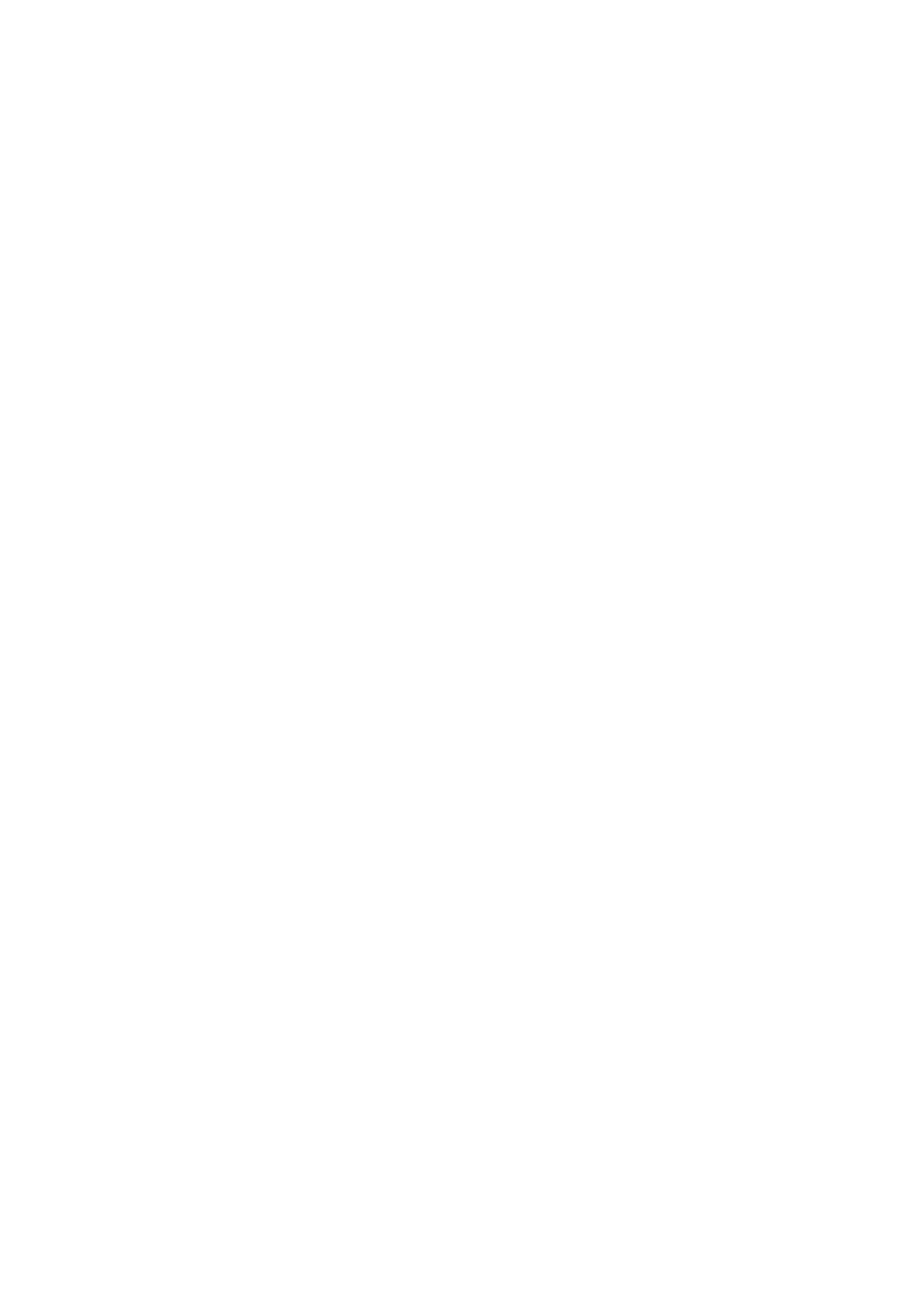



Ellan Vannin

# **ENTERPRISE (AVIATION AND MERCHANT SHIPPING) (MISCELLANEOUS AMENDMENTS) ACT 2021**

**Section Page**

# **Index**

| $\mathbf{1}$    | <u> 1989 - Johann Barbara, martxa alemaniar amerikan a</u>                      |   |
|-----------------|---------------------------------------------------------------------------------|---|
| $\overline{2}$  |                                                                                 |   |
|                 | PART 2 - AMENDMENTS TO AIRPORTS AND CIVIL AVIATION                              |   |
| <b>ACT 1987</b> |                                                                                 |   |
| 3               |                                                                                 |   |
| 4               |                                                                                 |   |
| 5               | Section 1 (airport functions of Department of Infrastructure) amended6          |   |
| 6               |                                                                                 |   |
| 7               | Section 6 (power of Department to obtain rights over land) amended 6            |   |
| 8               |                                                                                 |   |
| 9               | Section 11 (application to Island of civil aviation, etc legislation) amended 6 |   |
| 10              |                                                                                 |   |
| 11              | Section 11B (orders not derived from United Kingdom or EU instruments)          |   |
|                 |                                                                                 |   |
| 12              |                                                                                 |   |
| 13              | Section 11F (provision by others of information for Department) amended7        |   |
| 14              | Section 11H (regulations prohibiting or restricting flying) amended7            |   |
| 15              | Section 11I (power to create offences in secondary legislation) amended 7       |   |
| 16              |                                                                                 |   |
| 17              |                                                                                 |   |
|                 | PART 3-AMENDMENTS TO SHIPPING LEGISLATION                                       | 7 |
| 18              | Merchant Shipping (Miscellaneous Provisions) Act 1996 amended 7                 |   |
| 19              |                                                                                 |   |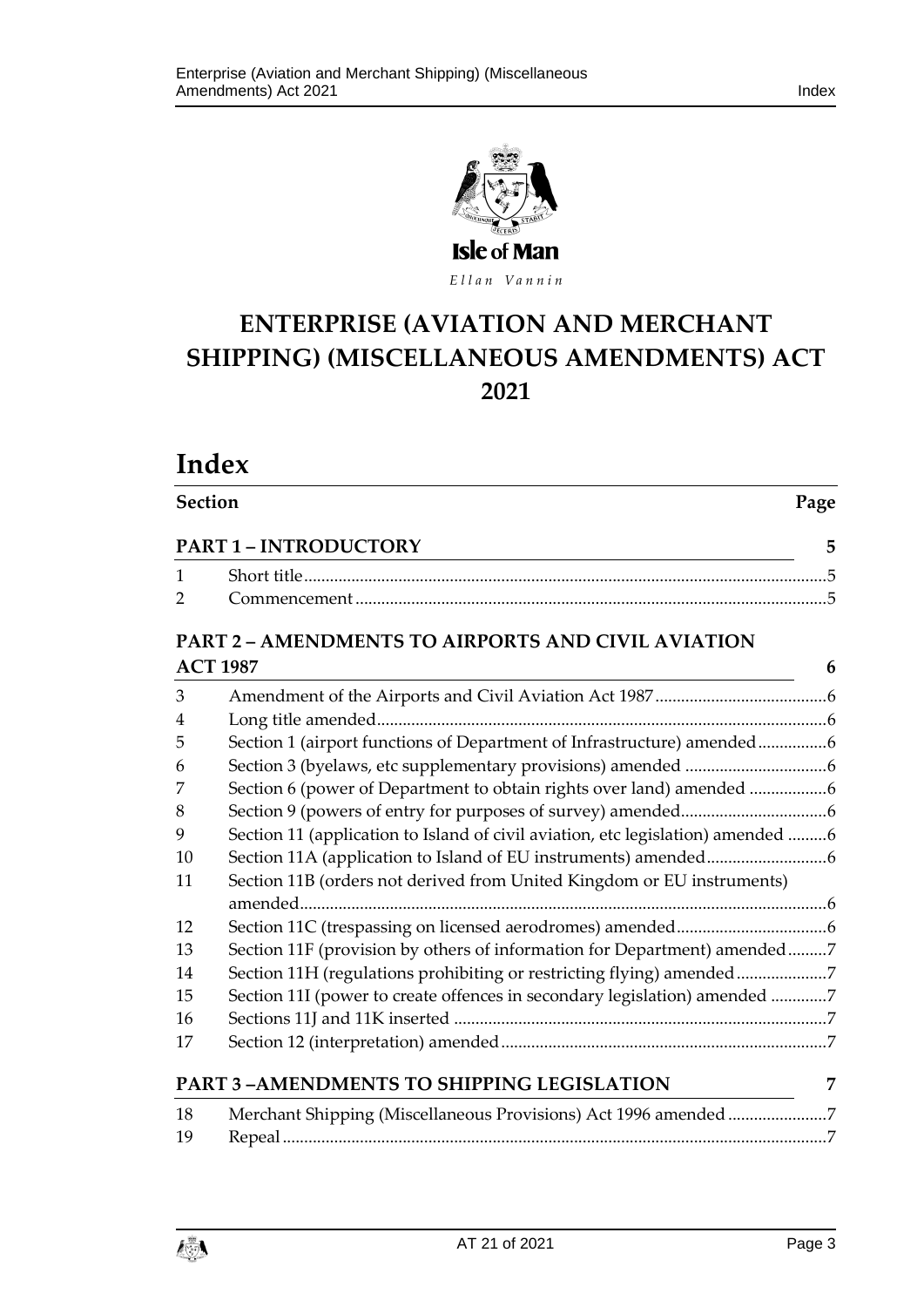| <b>ENDNOTES</b>             |  |
|-----------------------------|--|
| TABLE OF ENDNOTE REFERENCES |  |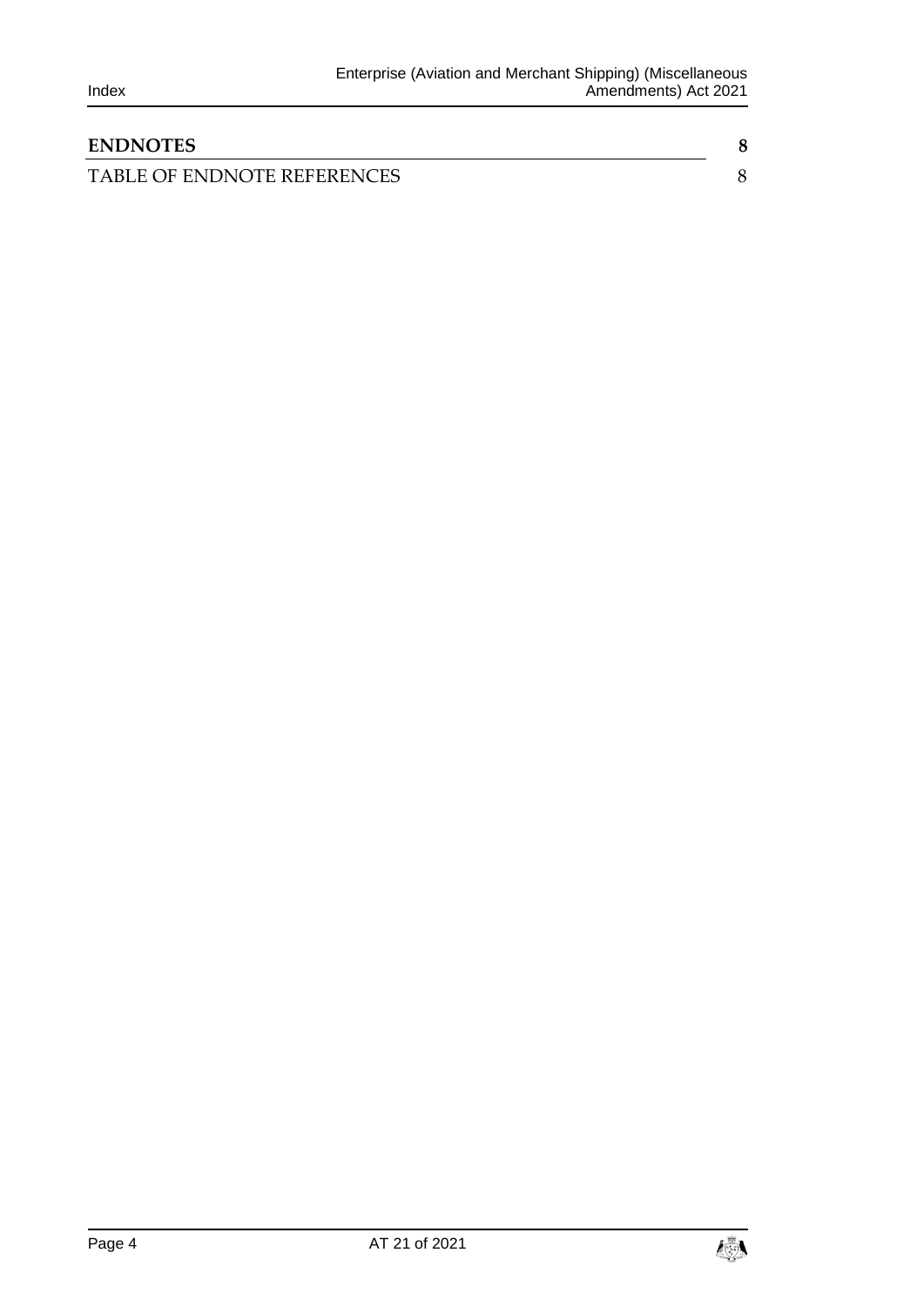

Ellan Vannin

# **ENTERPRISE (AVIATION AND MERCHANT SHIPPING) (MISCELLANEOUS AMENDMENTS) ACT 2021**

| Signed in Tynwald:     | 20 July 2021     |
|------------------------|------------------|
| Received Royal Assent: | 14 December 2021 |
| Announced to Tynwald:  | 14 December 2021 |

**AN ACT** to amend the Airports and Civil Aviation Act 1987 to amend the powers to make regulations and orders under that Act; amend the enforcement and discretionary powers under that Act; amend the Merchant Shipping (Miscellaneous Provisions) Act 1996 to permit the exemption, discount or deferral of fees payable under that Act; and repeal the Merchant Shipping (Load Lines) Act 1981; and connected purposes.

<span id="page-4-0"></span>BE IT ENACTED by the Queen's Most Excellent Majesty, by and with the advice and consent of the Council and Keys in Tynwald assembled, and by the authority of the same, as follows:—

## **PART 1 – INTRODUCTORY**

#### <span id="page-4-1"></span>**1 Short title**

The short title of this Act is the Enterprise (Aviation and Merchant Shipping) (Miscellaneous Amendments) Act 2021.

#### <span id="page-4-2"></span>**2 Commencement**

This Act comes into operation on the day after Royal Assent for it is announced to Tynwald.

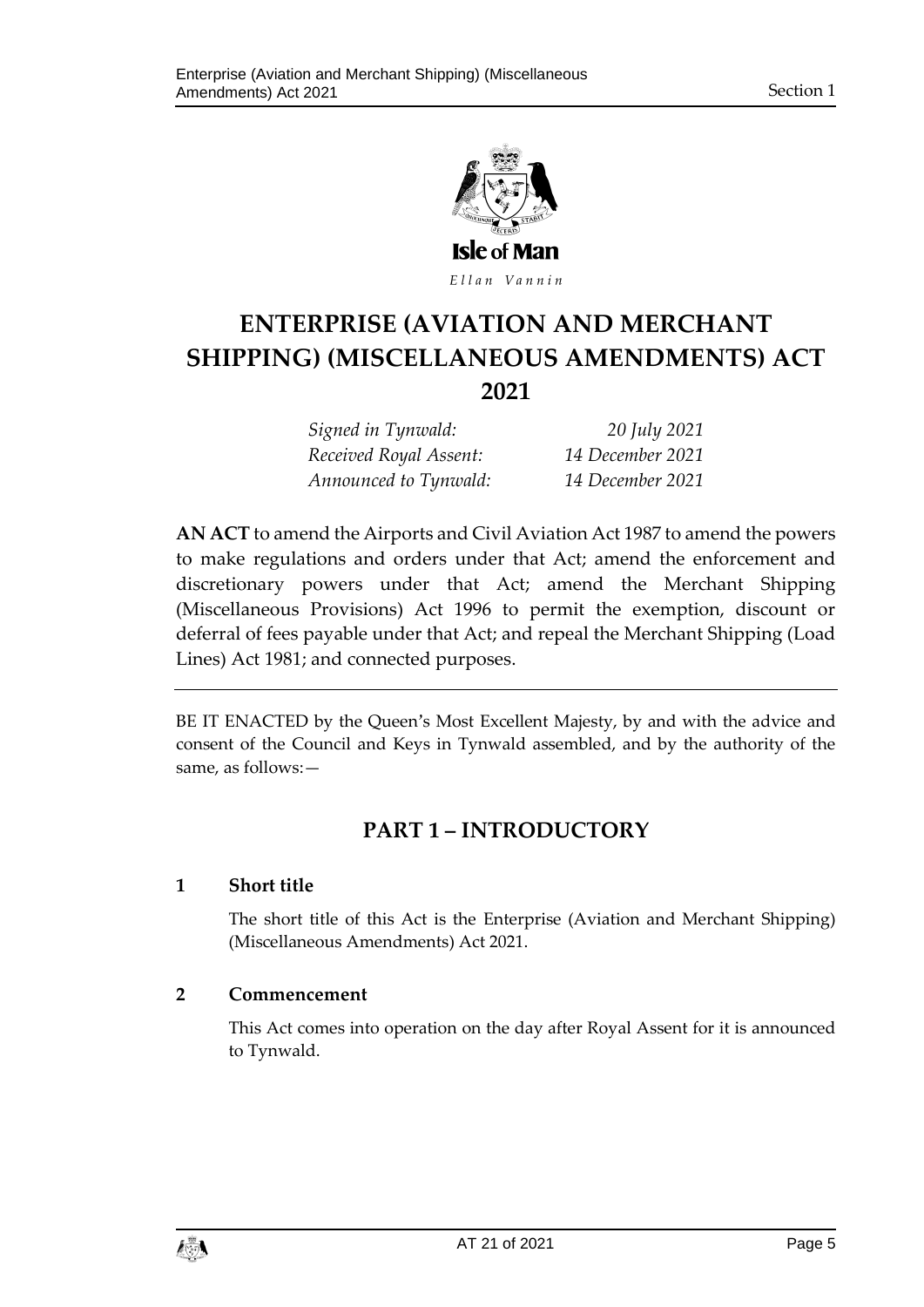# <span id="page-5-0"></span>**PART 2 – AMENDMENTS TO AIRPORTS AND CIVIL AVIATION ACT 1987**

- <span id="page-5-1"></span>**3 Amendment of the Airports and Civil Aviation Act 1987** The *Airports and Civil Aviation Act 1987* is amended in accordance with this Part.
- <span id="page-5-2"></span>**4 Long title amended**

[Amended Long title]

- <span id="page-5-3"></span>**5 Section 1 (airport functions of Department of Infrastructure) amended** [Amended section 1(1)]
- <span id="page-5-4"></span>**6 Section 3 (byelaws, etc supplementary provisions) amended** [Amended section 3(1)]
- <span id="page-5-5"></span>**7 Section 6 (power of Department to obtain rights over land) amended** [Amended section  $6(6)$  and  $6(7)$ ]
- <span id="page-5-6"></span>**8 Section 9 (powers of entry for purposes of survey) amended** [Amended section 9(3)]
- <span id="page-5-7"></span>**9 Section 11 (application to Island of civil aviation, etc legislation) amended**

In Section 11 —

- (a) [Amended subsection (1)]
- (b) [Amended subsections  $(2)$  and  $(5)$ ]
- (c) [Inserted subsection  $(2A)$  and substituted subsection  $(3)$ ]

#### <span id="page-5-8"></span>**10 Section 11A (application to Island of EU instruments) amended**

[In section 11A(1), for paragraphs (a) to (j) substituted paragraphs (a) to (h)]

### <span id="page-5-9"></span>**11 Section 11B (orders not derived from United Kingdom or EU instruments) amended**

[Amended section 11B]

#### <span id="page-5-10"></span>**12 Section 11C (trespassing on licensed aerodromes) amended**

[Amended section 11C]

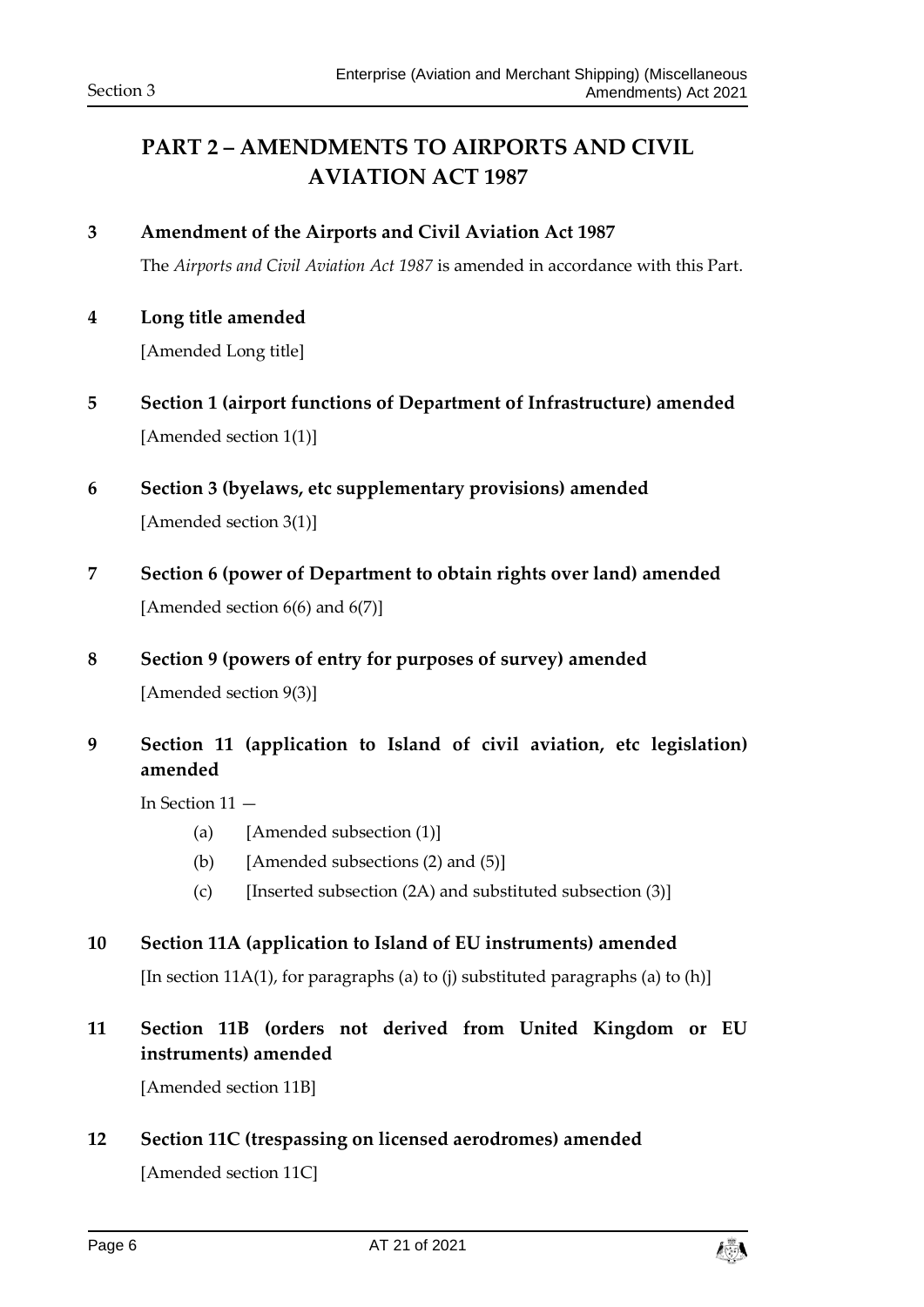#### <span id="page-6-0"></span>**13 Section 11F (provision by others of information for Department) amended**

In section 11F —

- (a) [Amended the heading]
- (b) [Amended subsection (1)]
- (c) [Amended subsection (2)]

### <span id="page-6-1"></span>**14 Section 11H (regulations prohibiting or restricting flying) amended**

In section 11H —

- (a) [Substituted subsection  $(1)(a)$ ]
- (b) [Amended paragraph (b)]
- (c) [Inserted subsection (1A)]
- <span id="page-6-2"></span>**15 Section 11I (power to create offences in secondary legislation) amended** [Repealed section 11I(3)]

#### <span id="page-6-3"></span>**16 Sections 11J and 11K inserted**

[Inserted section 11J and 11K]

#### <span id="page-6-4"></span>**17 Section 12 (interpretation) amended**

In section  $12(1)$  –

- (a) [Amended definition of "airport official"]
- (b) [Inserted definition of "premises"]

### <span id="page-6-5"></span>**PART 3 –AMENDMENTS TO SHIPPING LEGISLATION**

#### <span id="page-6-6"></span>**18 Merchant Shipping (Miscellaneous Provisions) Act 1996 amended**

[Inserted section 17(2A) and (2B) into *Merchant Shipping (Miscellaneous Provisions) Act 1996*]

#### <span id="page-6-7"></span>**19 Repeal**

[Repealed *Merchant Shipping (Load Lines) Act 1981*].